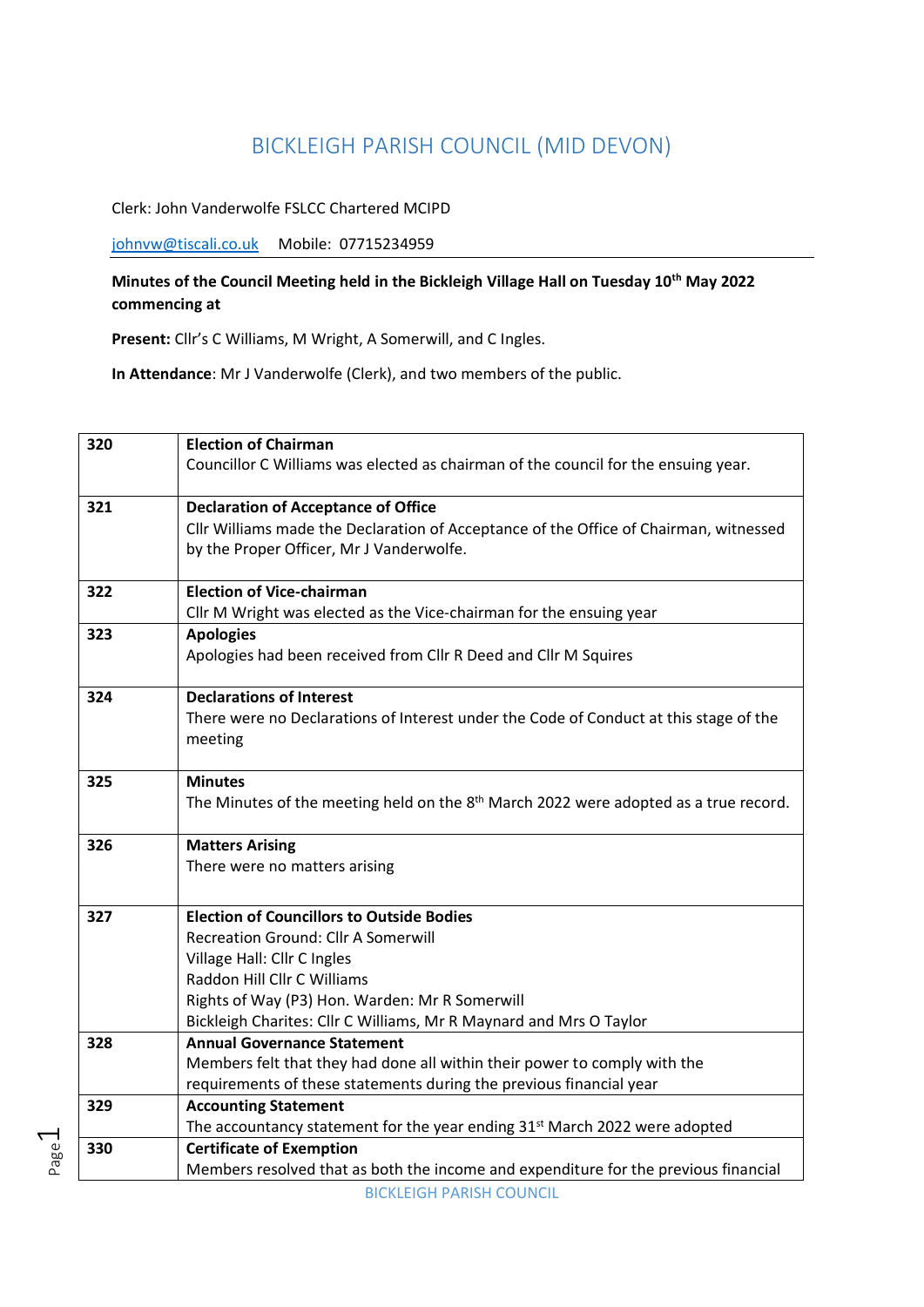|     | year were both below the £25K ceiling level they would send a certificate of exemption   |
|-----|------------------------------------------------------------------------------------------|
|     | to the External Auditor as it was not felt that an External Audit was necessary.         |
|     |                                                                                          |
| 331 | <b>Accounts for Payment</b>                                                              |
|     | The following accounts were approved: SLCC £40.00 (22091), No Butts Bin Co £5385.00      |
|     | (22093), Mr Batt £54.50 (22094), Taylor Trees £56.97 (22095), RBL £144.99 (22096),       |
|     | CPRE £35.00 (22097), DALC £56.57 (22098), C Williams £44.02 (22099) and Bickleigh        |
|     | School £1189.26 (22100). It was agreed that some Silverleigh Magazines would be          |
|     | purchased at a cost of £25.                                                              |
| 332 | <b>Financial Update</b>                                                                  |
|     | Members noted the financial update which had been circulated                             |
|     |                                                                                          |
| 333 | <b>Public Period</b>                                                                     |
|     | No items raised                                                                          |
|     |                                                                                          |
| 334 | <b>County and District Council Reports</b>                                               |
|     | No reports                                                                               |
| 335 | <b>Standing Orders and Financial Regulations</b>                                         |
|     | The revised Standing Orders were approved                                                |
|     |                                                                                          |
| 336 | Section 106                                                                              |
|     | Funds were available to undertake agreed works in the recreation field. It was noted     |
|     | that following the change of ownership of the Trout Inn car parking would not be         |
|     | available for the public in their car park, there was therefore a need to provide some   |
|     | form of car parking facility within the field, possibly with a caterpillar track.        |
|     |                                                                                          |
|     | The area around the former telephone box also could benefit with some improvement        |
|     | to the landscaping                                                                       |
|     |                                                                                          |
| 337 | <b>Repairs and Renewals</b>                                                              |
|     | The bus shelter is leaning, and therefore needs attention. The clerk would contact       |
|     | Steve Densham at MDDC regarding this.                                                    |
|     |                                                                                          |
|     | There had been no response to the vacancy for a Lengthsman and possibly such a post      |
|     | could be combined with other parishes to form a more attractive job with more hours.     |
|     |                                                                                          |
| 338 | <b>Casual Vacancy</b>                                                                    |
|     | There had been two applications from members of the public interested in filling the     |
|     | casual vacancy. Colleen Lea and Chris Daw. Members voted unanimously to accept           |
|     | Colleen Lea as she lives in the village. They asked the clerk to thank Chris for showing |
|     | her interest and suggested that she could apply in 2023 when there will be a general     |
|     | election.                                                                                |
|     |                                                                                          |
| 339 | <b>Next Meeting</b>                                                                      |
|     | Tuesday 12th July 2022 at 6pm                                                            |
|     |                                                                                          |
| I   |                                                                                          |

BICKLEIGH PARISH COUNCIL

Chair ---------------------------------------------------------------------------------------------